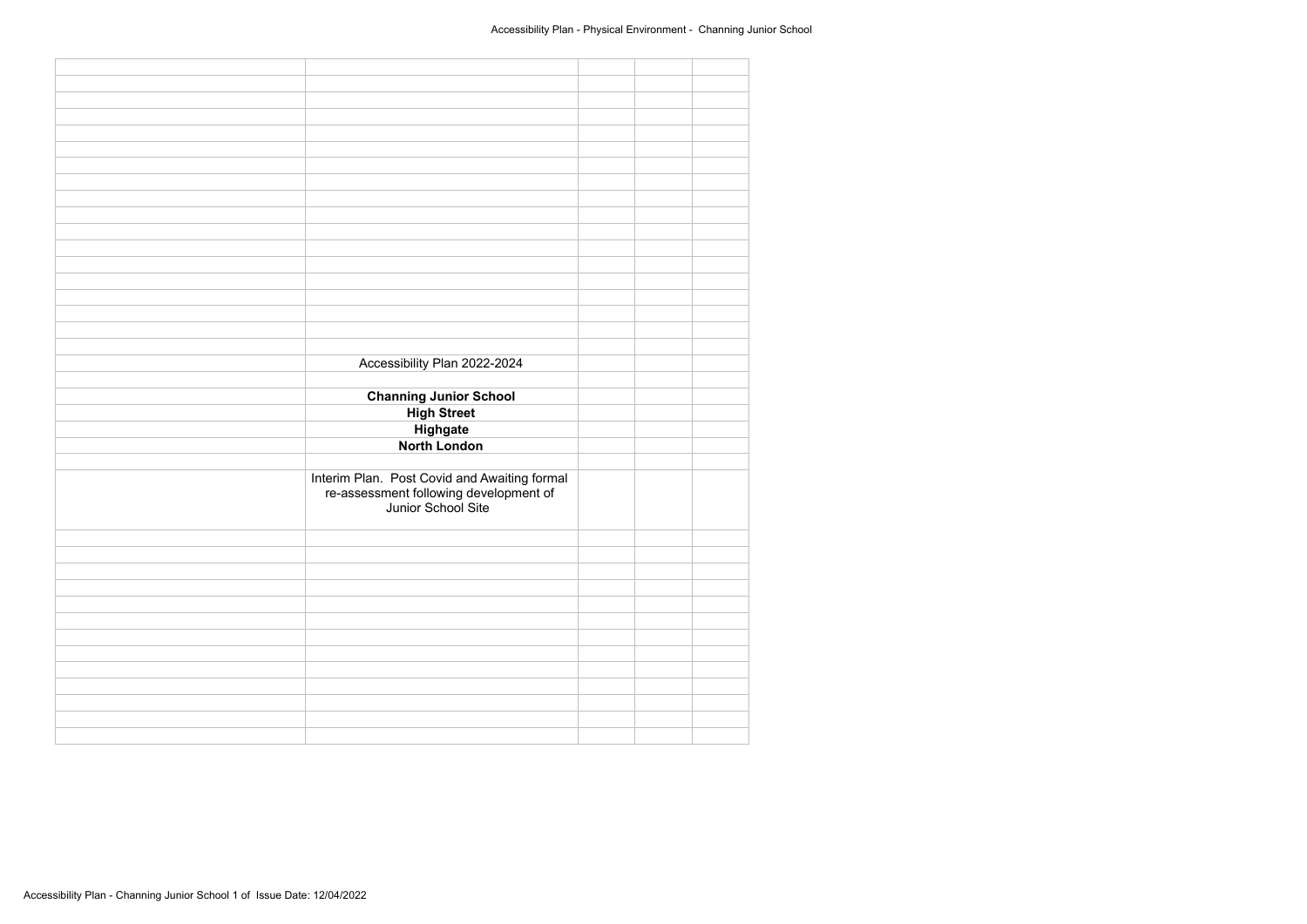| 1.00 | Introduction                                                                                                                                                                                                                                                                                                              |  |  |
|------|---------------------------------------------------------------------------------------------------------------------------------------------------------------------------------------------------------------------------------------------------------------------------------------------------------------------------|--|--|
| 1.01 | This purpose of this document is to set out the School's plans for the improvement of accessibility to<br>the School's Curriculum, Written Information and Physical Environment as required by Part 6 of the<br>Equality Act 2010.                                                                                        |  |  |
| 1.02 | This plan covers the period 1st April 2022 - 31 March 2024 and is indicative beyond this timescale                                                                                                                                                                                                                        |  |  |
| 1.03 | The plan is based on an earlier review by Evans Architects. Unfortunately the school deferred<br>planned updates due to COVID. Future amendments will be made as part of the schools wider<br>review of it's estate currently underway                                                                                    |  |  |
| 1.04 | It is intended that the Plan be maintained as a 'live' document and thus each section incorporates<br>space to confirm the date a goal or target has been achieved and the benefits achieved as a result as<br>part of the evaluation process.                                                                            |  |  |
| 1.05 | The Plan should be reviewed and updated annually to ensure that it remains current and part of the<br>strategic development planning process for the school as a whole.                                                                                                                                                   |  |  |
| 1.10 | <b>Guidance Documents</b>                                                                                                                                                                                                                                                                                                 |  |  |
| 1.11 | This plan has been based on the guidance document 'Accessible Schools: Planning to increase<br>access to schools for disabled pupils' published by the Department for Education and Schools 2002.                                                                                                                         |  |  |
| 1.20 | Access to the Curriculum - A separte Annex prepared bt the School SENCO is provided                                                                                                                                                                                                                                       |  |  |
| 1.21 | <b>Intentionally Blank</b>                                                                                                                                                                                                                                                                                                |  |  |
| 1.22 | This section of the plan may or may not include a cost against each item as many items bear an<br>internal cost only. Where a cost is not shown the target date column should be relied upon to indicate<br>the planned completion date.                                                                                  |  |  |
| 1.30 | <b>Access to Written Information</b>                                                                                                                                                                                                                                                                                      |  |  |
| 1.31 | The plan set out at Section B is based on a review of the School's written information.                                                                                                                                                                                                                                   |  |  |
| 1.32 | This section of the plan may or may not include a cost against each item as many items bear an<br>internal cost only. Where a cost is not shown the target date column should be relied upon to indicate<br>the planned completion date.                                                                                  |  |  |
| 1.40 | <b>Access to the Physical Environment</b>                                                                                                                                                                                                                                                                                 |  |  |
| 1.41 | The plan set out in Section C of this report is based on an Access Audit of the school site completed<br>in 2006 by Evans Jones LLP. In order to monitor progress against these recommendations the site<br>was re-inspected on 26th September 2017 and the recommendations of the original audit updated<br>accordingly. |  |  |
|      |                                                                                                                                                                                                                                                                                                                           |  |  |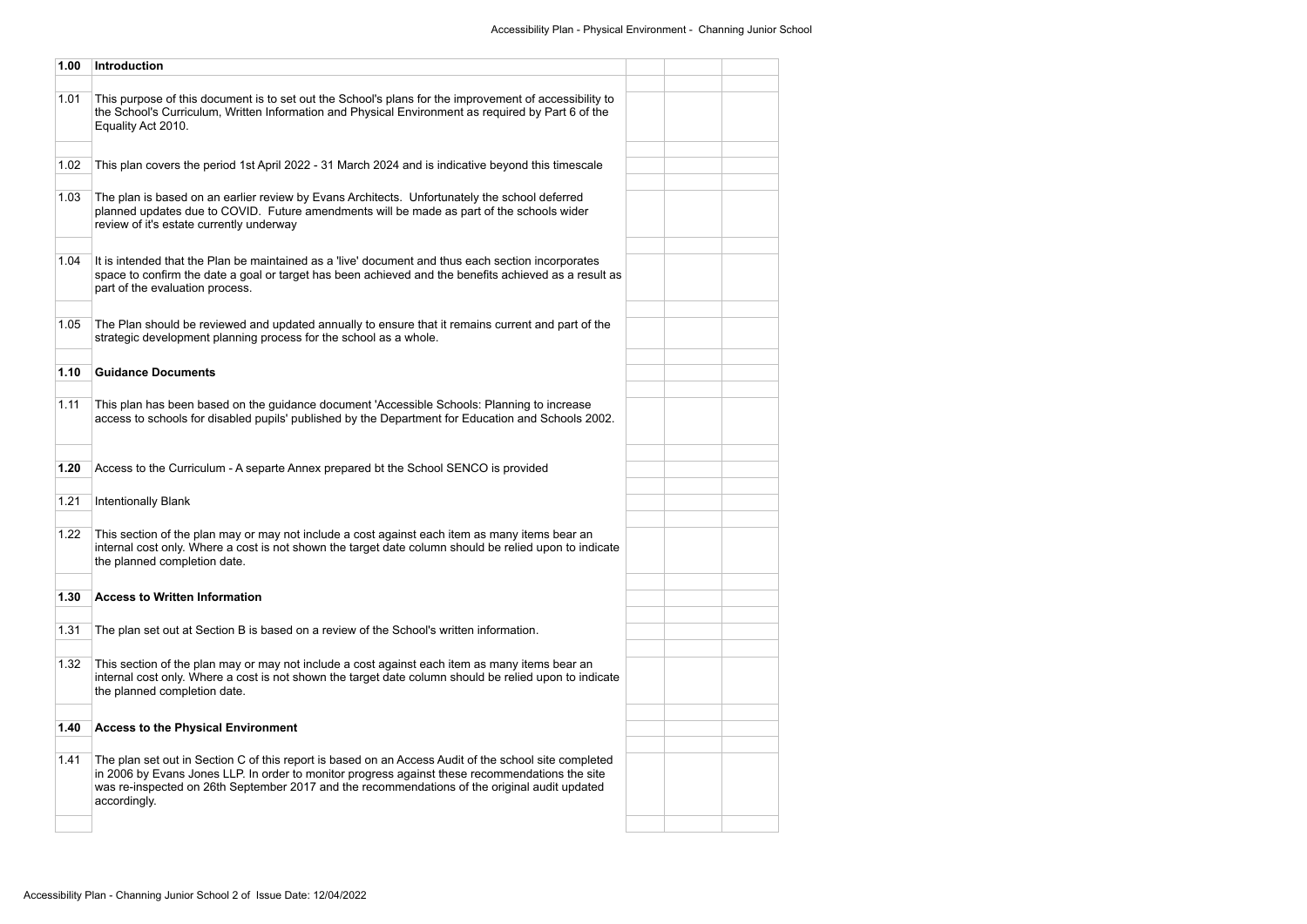| 1.42 | The findings of this inspection are summarised in a separate addendum report dated 28th September<br>2017. This summarises progress since the original audit and over the period of the previous<br>Accessibility Plan. For further details of any particular recommendations refer to this report and the<br>original audit.                       |  |  |
|------|-----------------------------------------------------------------------------------------------------------------------------------------------------------------------------------------------------------------------------------------------------------------------------------------------------------------------------------------------------|--|--|
| 1.43 | The 2017 revision completed a new audit of the Sports/PAC/6th Form centre dated 26th September<br>2017 and this should be referred to where reference is made to this block.                                                                                                                                                                        |  |  |
| 1.44 | References against each item are taken from the addendum report dated 28th September 2017 and<br>Access Audit of Sports/PAC/6th Form dated 26th September 2017.                                                                                                                                                                                     |  |  |
| 1.45 | Costs are based on each item of work being completed on a 'one off' basis for spot items of work.<br>Costs are approximate only and should be used for budget purposes only.                                                                                                                                                                        |  |  |
| 1.46 | No allowance has been made for VAT, Statutory charges or professional fees                                                                                                                                                                                                                                                                          |  |  |
| 1.47 | Where it is considered that works will be completed as part of a wider maintenance or refurbishment<br>project, at no additional cost to the process they will be quoted as zero cost items i.e. Where we<br>recommend that a wall is painted a contrasted colour as part of planned decoration we would argue<br>that there is no additional cost. |  |  |
| 1.48 | Certain items of work may require Statutory approval and the School should seek advice before<br>proceeding with any major items of work.                                                                                                                                                                                                           |  |  |
| 1.49 | Where items of work are shown as year 3+ it is intended that these items shall be rolled into the next<br>accessibility plan or a later plan depending on the nature of the work, it's cost and the budget<br>available to the school in the future.                                                                                                |  |  |
|      | Works within the 3+ category should be considered works that have been identified for completion at<br>some point in the future rather than works that will be completed immediately after the end of year 3.                                                                                                                                       |  |  |
|      |                                                                                                                                                                                                                                                                                                                                                     |  |  |
|      |                                                                                                                                                                                                                                                                                                                                                     |  |  |
|      |                                                                                                                                                                                                                                                                                                                                                     |  |  |
|      |                                                                                                                                                                                                                                                                                                                                                     |  |  |
|      |                                                                                                                                                                                                                                                                                                                                                     |  |  |
|      |                                                                                                                                                                                                                                                                                                                                                     |  |  |
|      |                                                                                                                                                                                                                                                                                                                                                     |  |  |
|      |                                                                                                                                                                                                                                                                                                                                                     |  |  |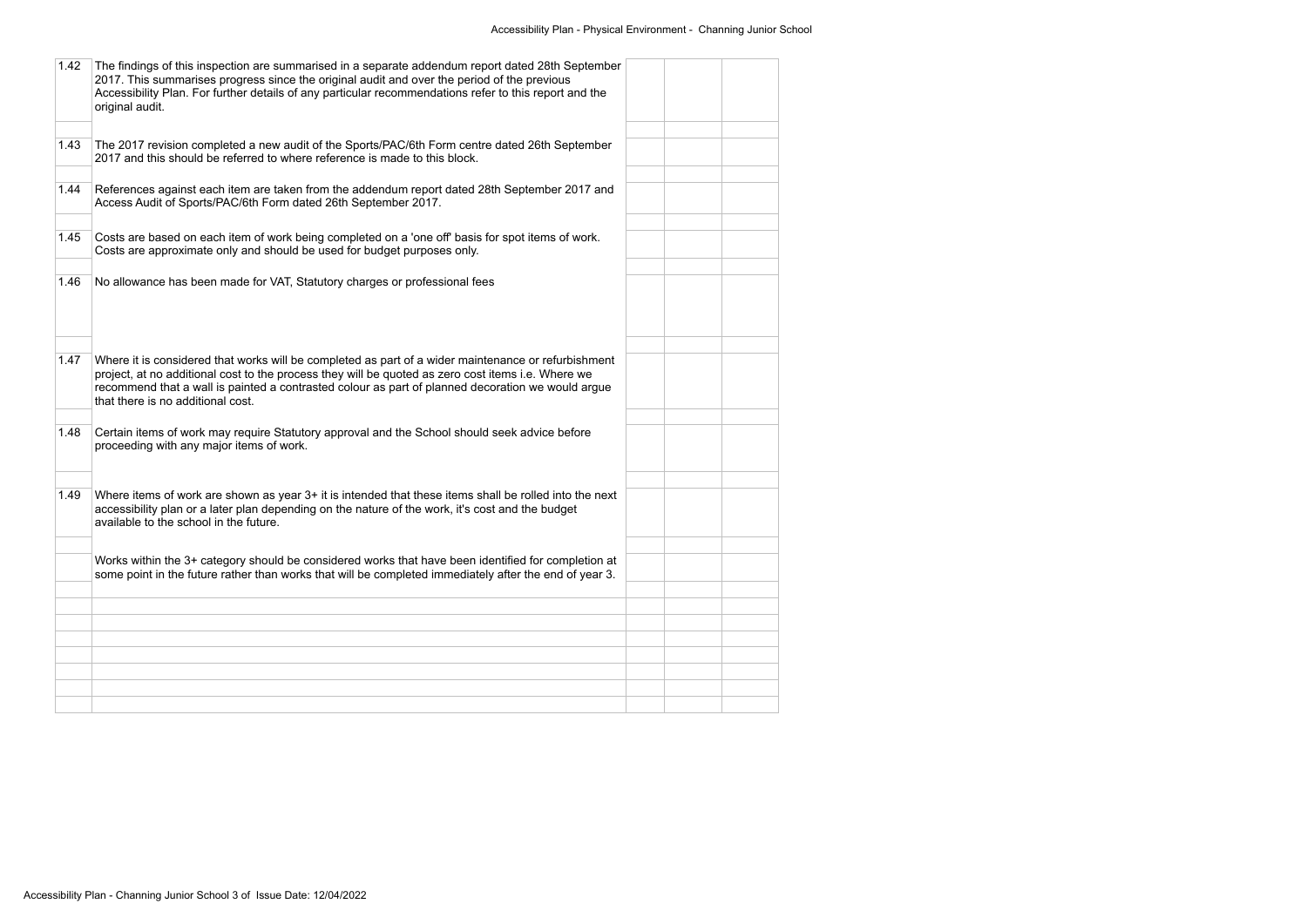|                               |                                                                   |                                                                                          | 2022                     | 2023                 |               | 2024 2024+     |                         |                                                                    |                                                                                         |
|-------------------------------|-------------------------------------------------------------------|------------------------------------------------------------------------------------------|--------------------------|----------------------|---------------|----------------|-------------------------|--------------------------------------------------------------------|-----------------------------------------------------------------------------------------|
| Item                          | Location                                                          | Recommendation                                                                           | YEAR <sub>1</sub><br>(E) | <b>YEAR 2</b><br>(E) | YEAR 3<br>(E) | YEAR 3+<br>(E) | <b>Target Date</b>      | Date<br><b>Achieved</b>                                            | <b>Benefit achieved</b>                                                                 |
|                               |                                                                   |                                                                                          |                          |                      |               |                |                         |                                                                    |                                                                                         |
|                               | <b>Approach and Car Parking</b>                                   |                                                                                          |                          |                      |               |                |                         |                                                                    |                                                                                         |
|                               |                                                                   |                                                                                          |                          |                      |               |                |                         |                                                                    |                                                                                         |
| 2.2.3a                        | Pedestrian Entrance Gate                                          | Lower new intercom to maximum 1200mm above<br>ground level                               |                          |                      |               |                | After Summer<br>2022    |                                                                    | Works will not be undertaken until original gate restored.<br>Current gate is temporary |
| 2.2.4a                        | Pedestrian Entrance Gate                                          | Replace knob control with lever type control.                                            |                          |                      |               |                | After Summer<br>2022    |                                                                    |                                                                                         |
| 2.2.0a                        | Approach and Car Parking                                          | Request that Local Highway Authority take up and re-<br>lay uneven slabs.                |                          |                      |               |                | After Summer<br>2022    |                                                                    |                                                                                         |
|                               | <b>Circulation Between Buildings and Access to Sports Pitches</b> |                                                                                          |                          |                      |               |                |                         |                                                                    |                                                                                         |
| 2.3.3a                        | Access to hard courts                                             | Form hard surface path linking car parking/driveway                                      |                          |                      |               |                | Complete                |                                                                    | In addition a platform lift is provided                                                 |
|                               |                                                                   | area to double gates of tennis courts.                                                   |                          |                      |               |                |                         |                                                                    |                                                                                         |
| 2.3.3 <sub>b</sub>            | Access to hard courts                                             | Roll in granular surface to driveway to form firm<br>surface.                            |                          |                      |               |                | No longer<br>applicable |                                                                    |                                                                                         |
|                               |                                                                   |                                                                                          |                          |                      |               |                |                         |                                                                    |                                                                                         |
| <b>Entrances</b>              |                                                                   |                                                                                          |                          |                      |               |                |                         |                                                                    |                                                                                         |
| 2.4.4 <sub>b</sub>            | <b>Main Entrance</b>                                              | Ease and adjust new entrance doors to achieve 30<br>Newtons opening force.               |                          |                      |               |                | Complete                |                                                                    |                                                                                         |
|                               |                                                                   |                                                                                          |                          |                      |               |                |                         |                                                                    |                                                                                         |
|                               | <b>School Office/Reception</b>                                    |                                                                                          |                          | 220                  |               |                |                         |                                                                    |                                                                                         |
| 2.5.5a                        | Visitor toilet                                                    | Fit coloured toilet seat to visitor WC                                                   |                          |                      |               |                | Summer 2023             |                                                                    |                                                                                         |
| 2.5.5 <sub>b</sub>            | Visitor toilet                                                    |                                                                                          |                          | 30                   |               |                | Summer 2023             |                                                                    |                                                                                         |
| 2.5.5.c                       | Visitor toilet                                                    | Fit coloured tiled splash-back over basin to new<br>visitor's WC                         |                          | 30                   |               |                | Summer 2023             |                                                                    |                                                                                         |
| 2.5.8a                        | Reception desk                                                    | Fit hearing loop to reception desk                                                       |                          | 400                  |               |                | Summer 2023             |                                                                    |                                                                                         |
|                               |                                                                   |                                                                                          |                          |                      |               |                |                         |                                                                    |                                                                                         |
| <b>Horizontal Circulation</b> |                                                                   |                                                                                          |                          |                      |               |                |                         |                                                                    |                                                                                         |
| 2.7.1a                        | <b>Horizontal Circulation</b>                                     | Highlight doors when redecorating.                                                       |                          |                      |               | 0              |                         |                                                                    |                                                                                         |
| 2.7.1 <sub>b</sub><br>2.7.2a  | <b>Horizontal Circulation</b><br>Lower ground floor entrance      | Implement colour coding scheme throughout School                                         |                          | 500                  |               | $\mathsf 0$    | RHi to check            |                                                                    |                                                                                         |
|                               |                                                                   | Replace loose mats to lower ground floor with<br>permanent fixed matwell                 |                          |                      |               |                |                         |                                                                    |                                                                                         |
| <b>Stairs</b>                 |                                                                   |                                                                                          |                          |                      |               |                |                         |                                                                    |                                                                                         |
| 2.8.3a                        | <b>Stairs</b>                                                     | Fit contrasting nosings to secondary staircase.                                          |                          |                      |               | 625            | $2024+$                 |                                                                    |                                                                                         |
| 2.8.5a                        | Lower ground floor stairs                                         | Fit contrasting nosings to lower ground floor stair                                      | 450                      |                      |               |                | Summer 2022             |                                                                    |                                                                                         |
|                               |                                                                   |                                                                                          |                          |                      |               |                |                         |                                                                    |                                                                                         |
| <b>Classrooms</b>             |                                                                   |                                                                                          |                          |                      |               |                |                         |                                                                    |                                                                                         |
| 2.9.1a                        | Library                                                           | Purchase magnifying screen for Library.                                                  | 35                       |                      |               |                | 2022                    |                                                                    |                                                                                         |
| 2.9.1 <sub>b</sub>            | Library                                                           | Purchase fluorescent reading light for Library.                                          | 55                       |                      |               |                | 2022                    |                                                                    |                                                                                         |
| 2.9.1c                        | Library                                                           | Purchase large print text or audio books as<br>necessary.                                |                          |                      |               |                | As necessary            |                                                                    |                                                                                         |
| 2.9.1 <sub>d</sub>            | Library                                                           | Purchase digital magnification screen for library                                        |                          |                      | 1500          |                | Summer 2023             |                                                                    |                                                                                         |
| 2.9.1e                        | Library                                                           | Relocate Library to accessible location                                                  |                          |                      |               |                |                         |                                                                    | Library is considerd accessible on Ground Floor with level                              |
|                               | <b>Toilets and Cloakrooms</b>                                     |                                                                                          |                          |                      |               |                |                         |                                                                    | access                                                                                  |
| 2.10.2a                       | Toilets and Cloakrooms                                            | Replace knob taps with lever type taps                                                   |                          |                      |               | Ongoing        | $2022+$                 |                                                                    |                                                                                         |
| 2.10.2                        | Toilets and Cloakrooms                                            | Improve contrast to sanitary ware and fittings when                                      |                          |                      |               | Ongoing        | $2022+$                 |                                                                    |                                                                                         |
|                               |                                                                   | redecorating.                                                                            |                          |                      |               |                |                         |                                                                    |                                                                                         |
| 2.10.2.c                      | Toilets and Cloakrooms                                            | Specify contrasting controls to cubicle doors when<br>refurbishing                       |                          |                      |               | Ongoing        | $2022+$                 |                                                                    |                                                                                         |
| 2.10.3a                       | Print area toilet                                                 | Improve lighting to Print area pupil toilet to achieve<br>minimum 200 lux to upper level | 300                      |                      |               |                | Summer 2022             |                                                                    |                                                                                         |
| <b>Means of Escape</b>        |                                                                   |                                                                                          |                          |                      |               |                |                         |                                                                    |                                                                                         |
|                               | 2.11.1b Means of Escape                                           | Instruct Fire Marshals to "sweep" all isolated areas                                     | zero cost                |                      |               |                | Ongoing                 | complete                                                           |                                                                                         |
| 2.11.1c                       | Means of Escape                                                   | Put procedure in place for assistance of hearing<br>impaired visitors.                   | zero cost                |                      |               |                | Ongoing                 | sponsor for<br>visitors made<br>aware of their<br>responsibilities |                                                                                         |
| 2.11.2a                       | Means of Escape                                                   | Ensure that all disabled pupils have a Personal<br>Emergency Egress plan.                | zero cost                |                      |               |                | Ongoing                 | will be done as<br>required                                        |                                                                                         |
| 2.11.3a                       | Fire Alarm                                                        | When next replacing fire alarm ensure all sounder                                        |                          |                      |               |                | 3000 Ongoing            |                                                                    |                                                                                         |
|                               | <b>Stable Block - Entrances</b>                                   | heads are supplemented with beacons.                                                     |                          |                      |               |                |                         |                                                                    |                                                                                         |
| 2.12.1.1a                     |                                                                   |                                                                                          |                          | 750                  |               |                | Summer 2023             |                                                                    |                                                                                         |
|                               | E1 entrance                                                       | Alter Music room E1 door threshold to form level<br>access.                              |                          |                      |               |                |                         |                                                                    |                                                                                         |
| 2.12.1 <sub>b</sub>           | Dining Hall entrance                                              | Remove loose mat to Dining Hall and form fixed flush<br>matwell.                         | 500                      |                      |               |                | Summer 2022             |                                                                    |                                                                                         |
|                               | <b>Stable Block - Dining Room/Assembly Hall</b>                   |                                                                                          |                          |                      |               |                |                         |                                                                    |                                                                                         |
|                               | 12.3.02a Assembly Hall                                            | Fit hearing loop to Hall                                                                 |                          |                      | 2000          |                | Summer 2023             |                                                                    | Not included as part of project                                                         |
|                               | <b>Stable Block - Vertical Circulation</b>                        |                                                                                          |                          |                      |               |                |                         |                                                                    |                                                                                         |
| 2.12.4.1a Stairs              |                                                                   | Extend handrails around half landings and winder<br>boxes                                |                          |                      |               |                | 300 2024+               |                                                                    |                                                                                         |
|                               | <b>Stable Block - First Floor Corridor</b>                        |                                                                                          |                          |                      |               |                |                         |                                                                    |                                                                                         |
|                               | 2.12.5.01a First Floor Corridor                                   | Paint doors in contrasting colour.                                                       |                          |                      |               | 10             | 2024+                   |                                                                    |                                                                                         |
| <b>Stable Block - Toilets</b> |                                                                   |                                                                                          |                          |                      |               |                |                         |                                                                    |                                                                                         |
| 12.6.01b Toilets              |                                                                   | Improve contrast of fittings when redecorating.                                          |                          |                      |               | I٥             | $2024+$                 |                                                                    |                                                                                         |
|                               |                                                                   |                                                                                          | 1340                     | 1930                 | 3500          | 3925           |                         |                                                                    |                                                                                         |
|                               |                                                                   |                                                                                          |                          |                      |               |                |                         |                                                                    |                                                                                         |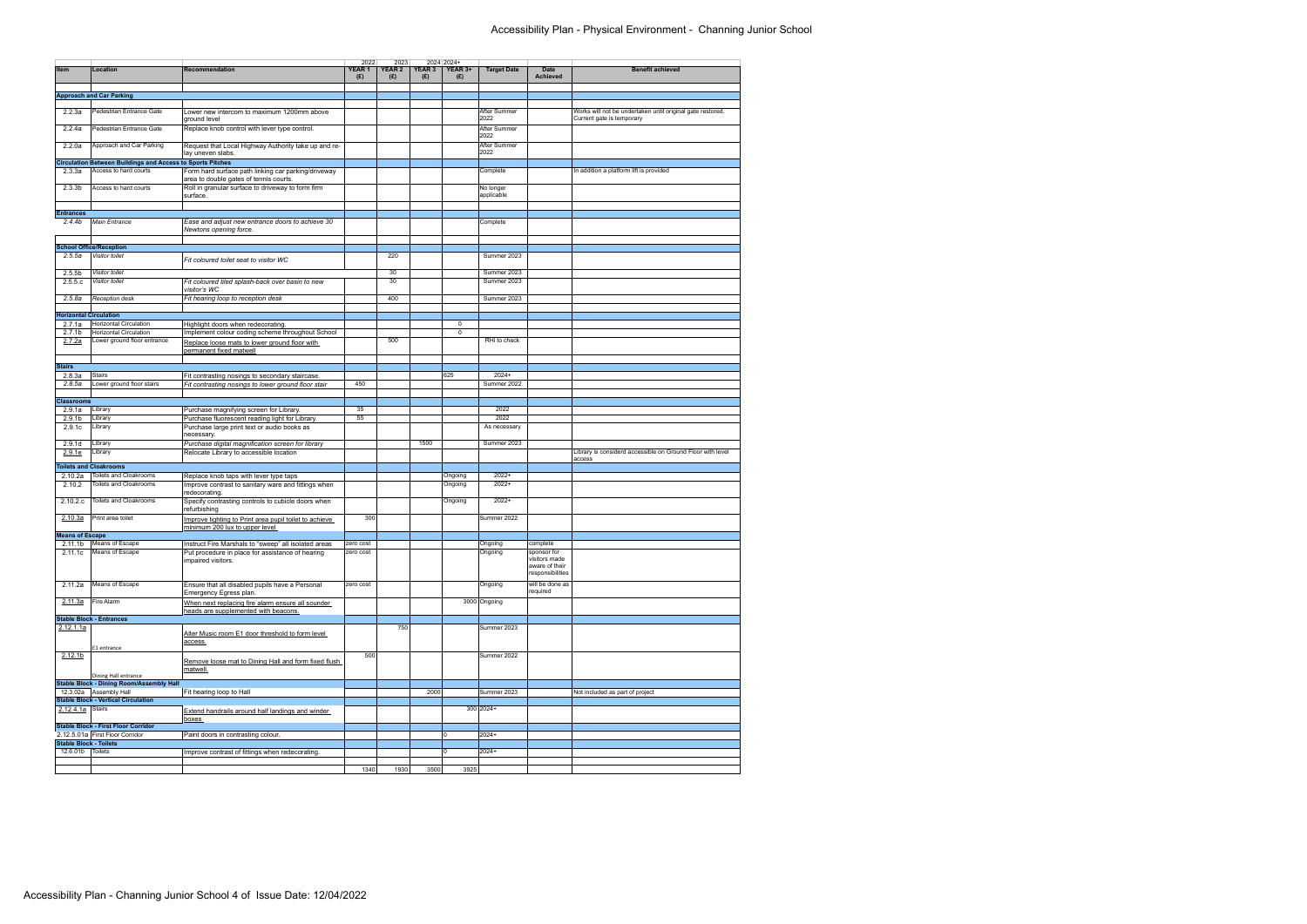|                | <b>Cost Collection</b>                                                      |        |        |        |         |       |  |
|----------------|-----------------------------------------------------------------------------|--------|--------|--------|---------|-------|--|
|                |                                                                             |        |        |        |         |       |  |
|                |                                                                             | Year 1 | Year 2 | Year 3 | Year 3+ | Total |  |
| $1\vert$       | Curriculum                                                                  |        |        |        |         |       |  |
|                | $2$ Information                                                             |        |        |        |         |       |  |
| $\overline{3}$ | Physical                                                                    | 1340   | 1930   | 3500   | 3925    | 6770  |  |
|                |                                                                             |        |        |        |         |       |  |
|                | Total                                                                       | 1340   | 1930   | 3500   | 3925    |       |  |
|                |                                                                             |        |        |        |         |       |  |
|                | N.B. Costs exclude VAT, Professional Fees and Statutory application charges |        |        |        |         |       |  |
|                |                                                                             |        |        |        |         |       |  |
|                |                                                                             |        |        |        |         |       |  |
|                |                                                                             |        |        |        |         |       |  |
|                |                                                                             |        |        |        |         |       |  |
|                |                                                                             |        |        |        |         |       |  |
|                |                                                                             |        |        |        |         |       |  |
|                |                                                                             |        |        |        |         |       |  |
|                |                                                                             |        |        |        |         |       |  |
|                |                                                                             |        |        |        |         |       |  |
|                |                                                                             |        |        |        |         |       |  |
|                |                                                                             |        |        |        |         |       |  |
|                |                                                                             |        |        |        |         |       |  |
|                |                                                                             |        |        |        |         |       |  |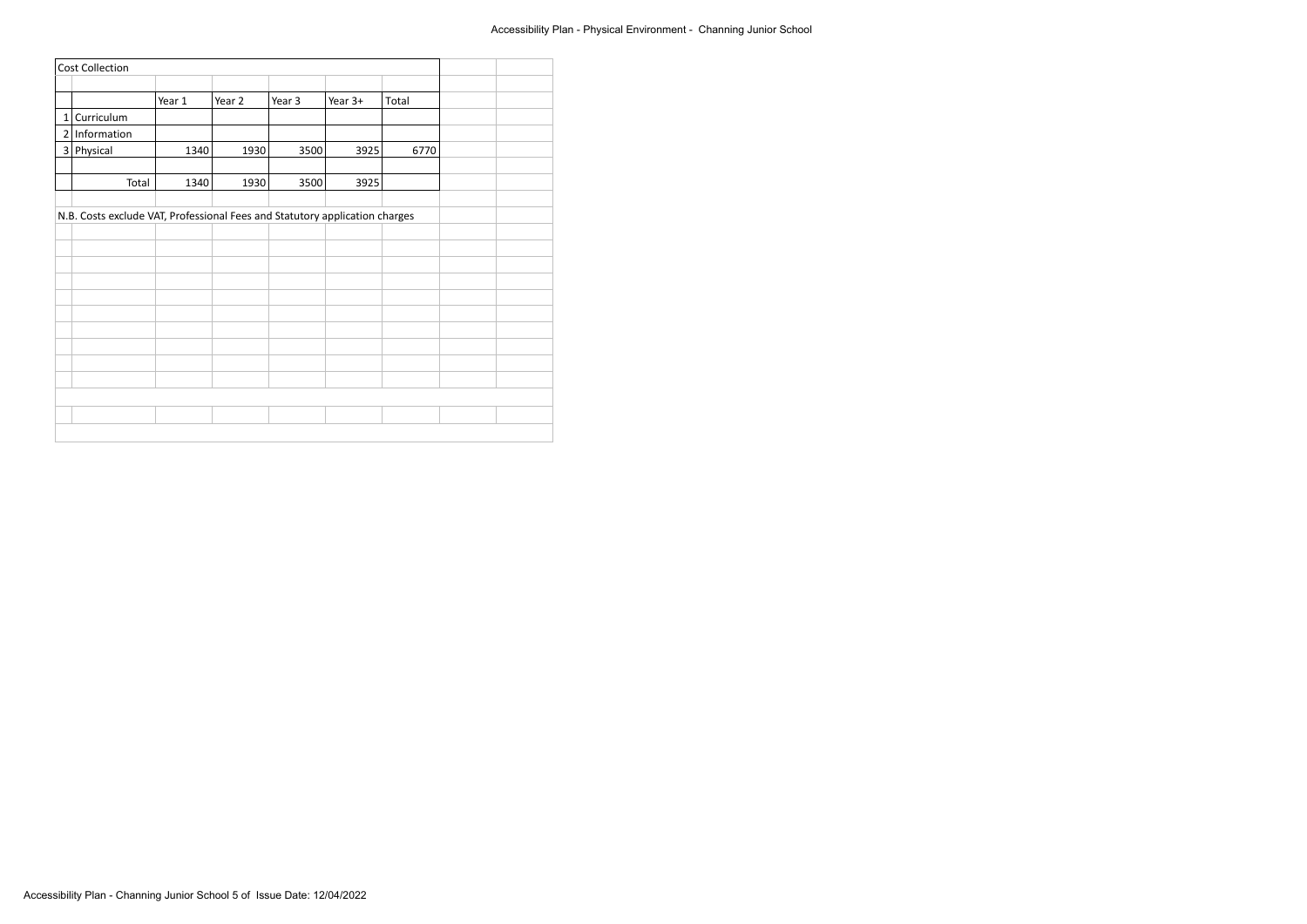## **CHANNING JUNIOR SCHOOL**

## PLANNING FOR PUPILSWITH DISABILITIES AND ADDITIONAL LEARNING NEEDS

Plan 2022-2024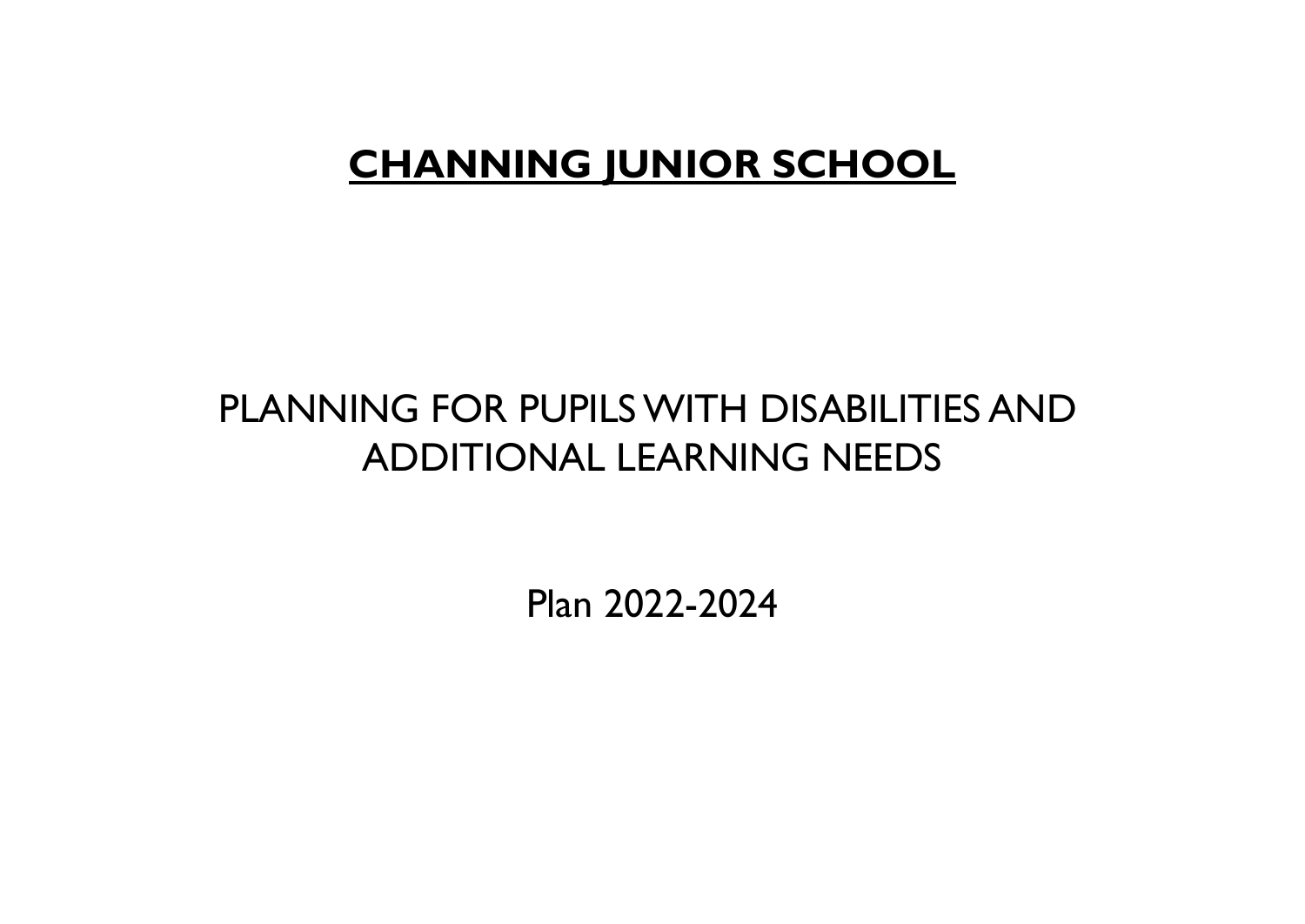## Last updated Feb 2022

|                                              | Strategy                                                                                                                        | <b>Timeframe</b> |
|----------------------------------------------|---------------------------------------------------------------------------------------------------------------------------------|------------------|
| Targets 2017 - 2020                          |                                                                                                                                 |                  |
|                                              |                                                                                                                                 |                  |
| Increase accessibility of Entrance procedure | Computer usage allowed if already in use at<br>present school                                                                   | In place         |
|                                              |                                                                                                                                 |                  |
|                                              | Review strategy with other consortium schools In place                                                                          |                  |
|                                              |                                                                                                                                 |                  |
|                                              | Make tailored provision for 4+ entrance<br>process if required including separate rooms<br>for those requiring additional time. | As required      |
|                                              | Ensure staff are aware of pupils with disabilities<br>and that they are briefed to manage effectively                           |                  |
|                                              |                                                                                                                                 |                  |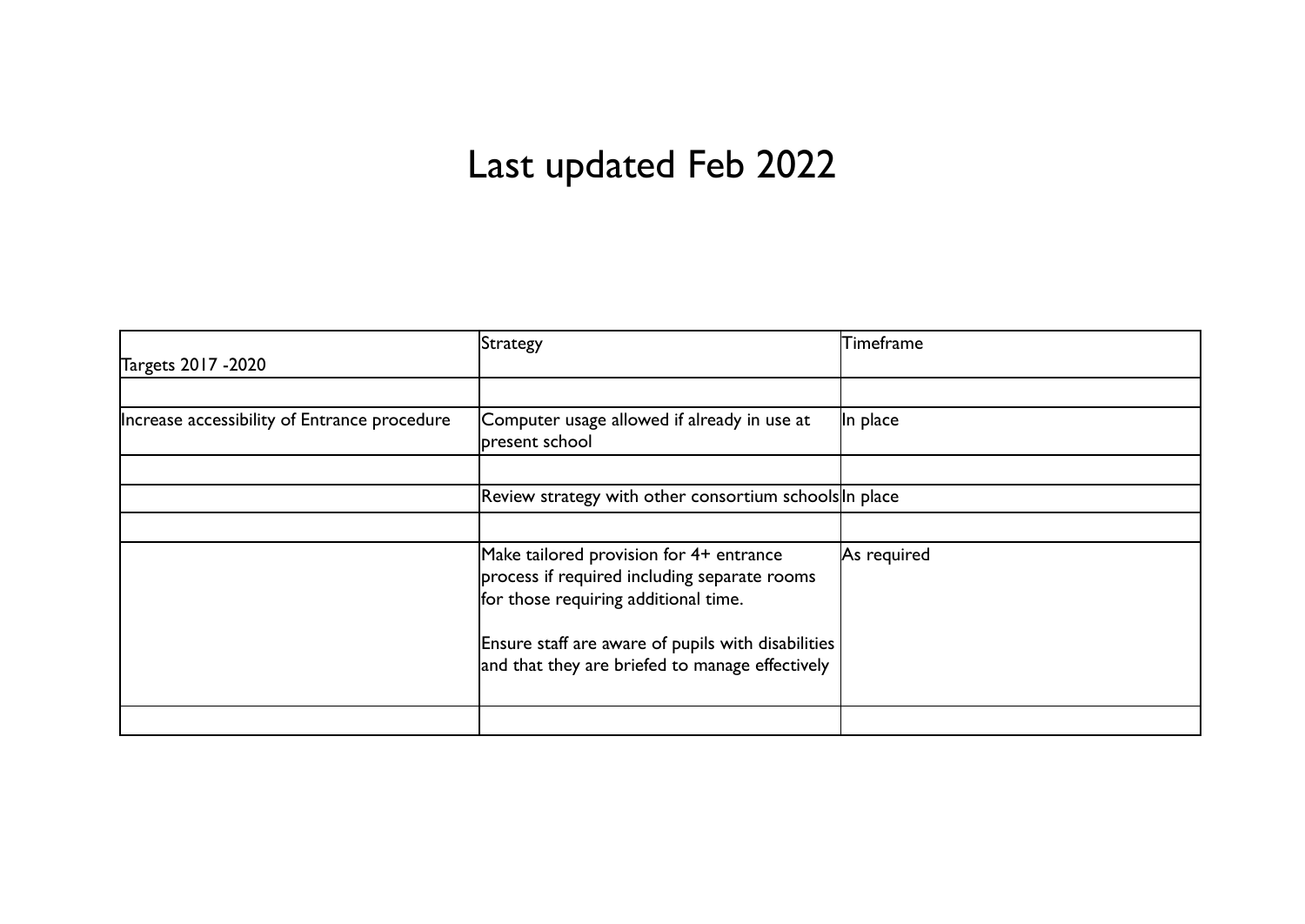|                                    | Private visits and tours with prospective<br>parents to evaluate access and to discuss any<br>particular needs.                | In place (as required) |
|------------------------------------|--------------------------------------------------------------------------------------------------------------------------------|------------------------|
|                                    | Provide access to portable hearing loop if<br>required                                                                         | In place               |
| Improving access to the curriculum | Whole intake screened for learning difficulties<br>in Year 3 using GL screener                                                 | In place               |
|                                    | Whole staff briefing of individual girls needs<br>and ongoing review by pastoral team and<br>SENCO and SpLD specialist teacher | In place               |
|                                    |                                                                                                                                |                        |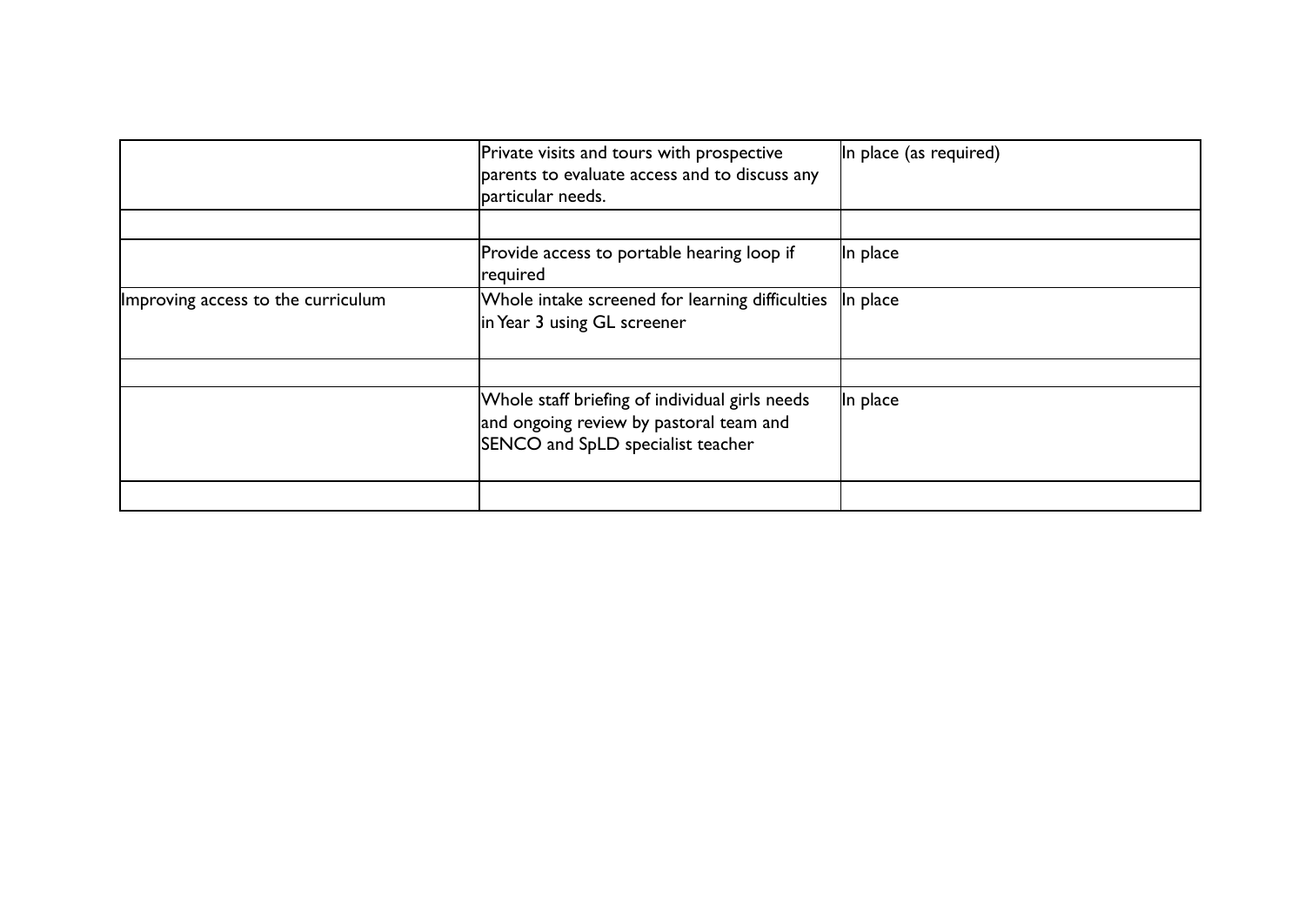| Staff briefed on strategies to help with                                                                                                                                                                                   | In place                            |
|----------------------------------------------------------------------------------------------------------------------------------------------------------------------------------------------------------------------------|-------------------------------------|
| Hearing difficulties<br>Dyspraxia<br>Visual disorders<br>Dyslexia<br><b>ASC</b><br><b>ADHD</b>                                                                                                                             |                                     |
| Information on coping with specific needs<br>covered at                                                                                                                                                                    | In place                            |
| -Regular Inset<br>Staff briefings<br>Presentations at staff meetings<br>Information/literature in the staff shared area                                                                                                    |                                     |
| Learning Passports (JS) and Personal Learning<br>Plans (SS) to be drawn up for all girls with<br>learning difficulties and made available to staff<br>on schoolbase, Individual Provision Map or in<br>the SENCO's office. | Whole school SENCO in place         |
| Appoint dedicated focal point for additional<br>learning                                                                                                                                                                   | <b>SENCO and Deputy Headteacher</b> |
|                                                                                                                                                                                                                            |                                     |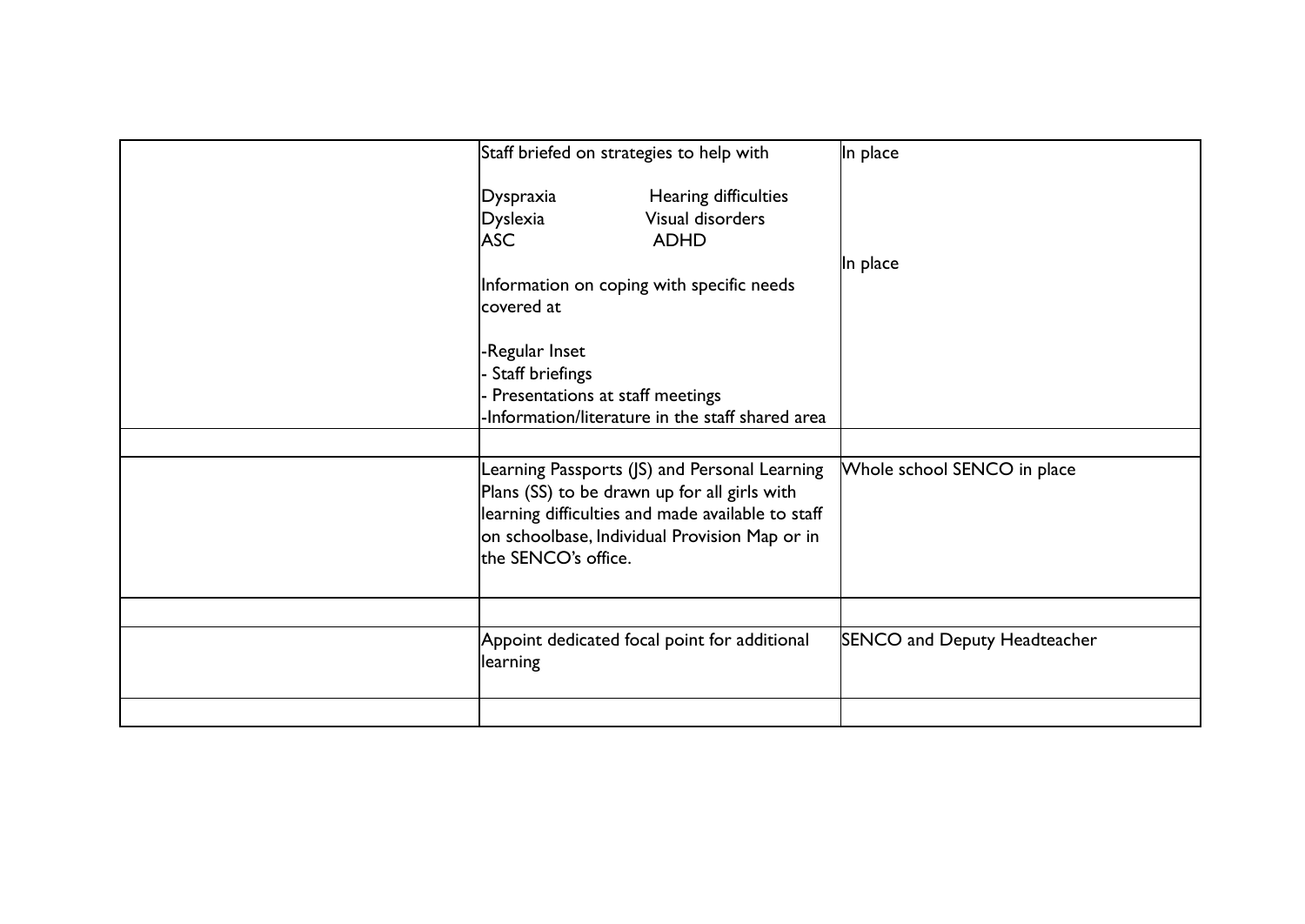| SpLD specialist teacher for additional support<br>to students with SpLD delivered on a 1:1 or<br>small group                                                             | As required |
|--------------------------------------------------------------------------------------------------------------------------------------------------------------------------|-------------|
| Classroom Assistants trained as required to<br>support girls with physical disabilities                                                                                  | As required |
| Curriculum materials to be provided in form as $As$ required<br>appropriate for pupils (eg large type) as<br>necessary.                                                  |             |
| Computer /IPAD usage allowed in class as<br>required for KS2.<br>Head of Fairseat to be informed if any pupil is<br>recommended for regular computer use in<br>classroom | In place    |
| Room layout to be adjusted as required to<br>accommodate disabled or temporarily impaired<br>pupils                                                                      | As required |
| For drama and plays when required deliver in<br>the round rather than on stage in order to<br>improve access.                                                            | As required |
|                                                                                                                                                                          |             |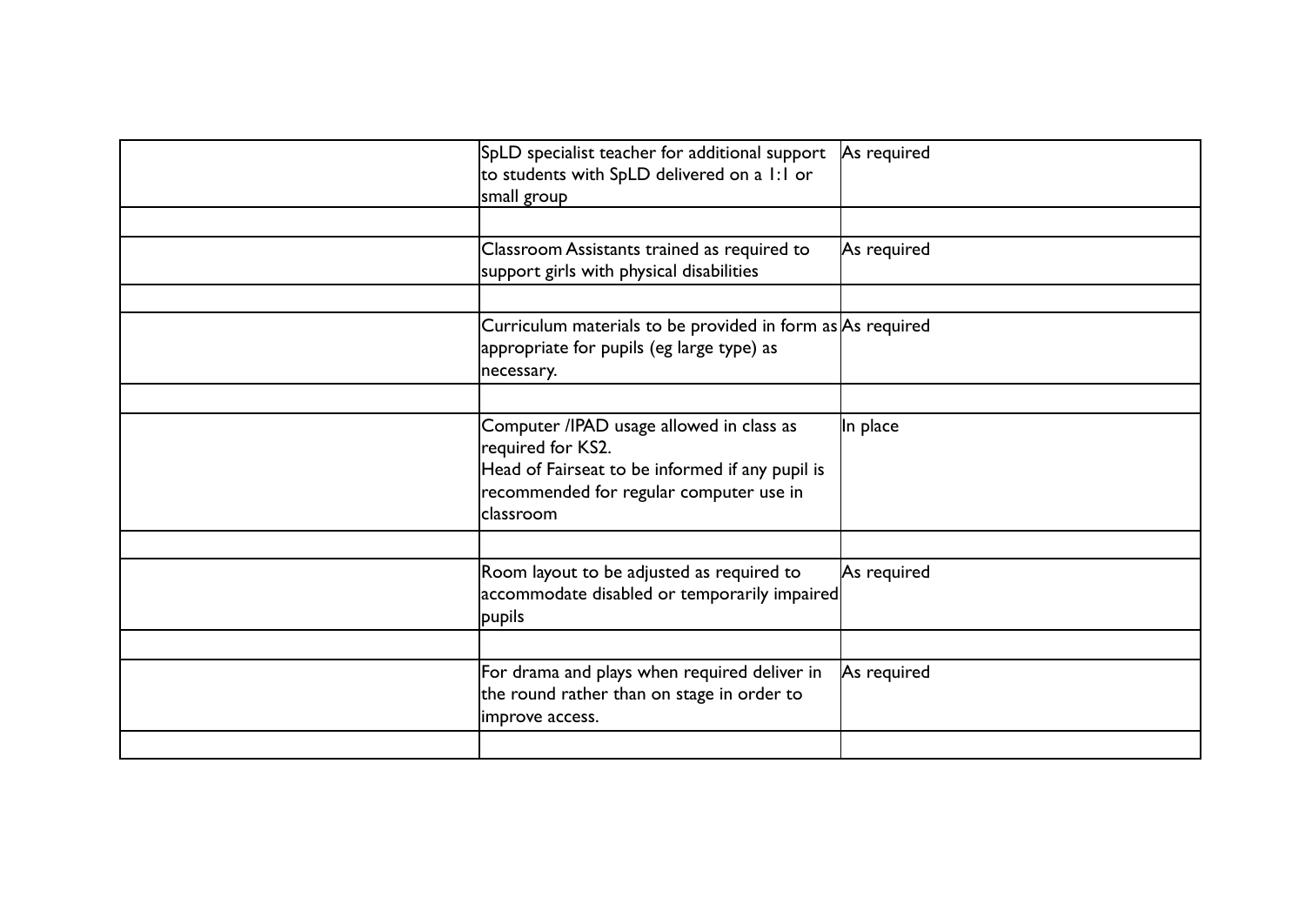| Some girls have a degree of hearing<br>impairment. Classroom teachers are informed<br>of hearing loss and given practical advice. Staff<br>training on supporting students with hearing<br>impairment and correct use of hearing<br>equipment delivered by the local authority's<br>Qualified Specialist Teacher of the Deaf<br>Support is provided by consultation with the<br>local health authority and specialist agencies as<br>required. | In place<br>Annual INSET training |
|------------------------------------------------------------------------------------------------------------------------------------------------------------------------------------------------------------------------------------------------------------------------------------------------------------------------------------------------------------------------------------------------------------------------------------------------|-----------------------------------|
| Progress is monitored by class teachers, the<br>Director of Studies and the SENCO<br>All recommendations in EHCP are carried out<br>by the school<br>Advisory Teacher makes recommendations on<br>physical provision of classrooms – actioned by<br>school at start of year and on an ongoing basis                                                                                                                                            | Annual Review of EHCP             |
|                                                                                                                                                                                                                                                                                                                                                                                                                                                |                                   |
|                                                                                                                                                                                                                                                                                                                                                                                                                                                |                                   |
| Care plans are drawn by the school nurse to<br>support students with SEMH difficulties, in                                                                                                                                                                                                                                                                                                                                                     | As required                       |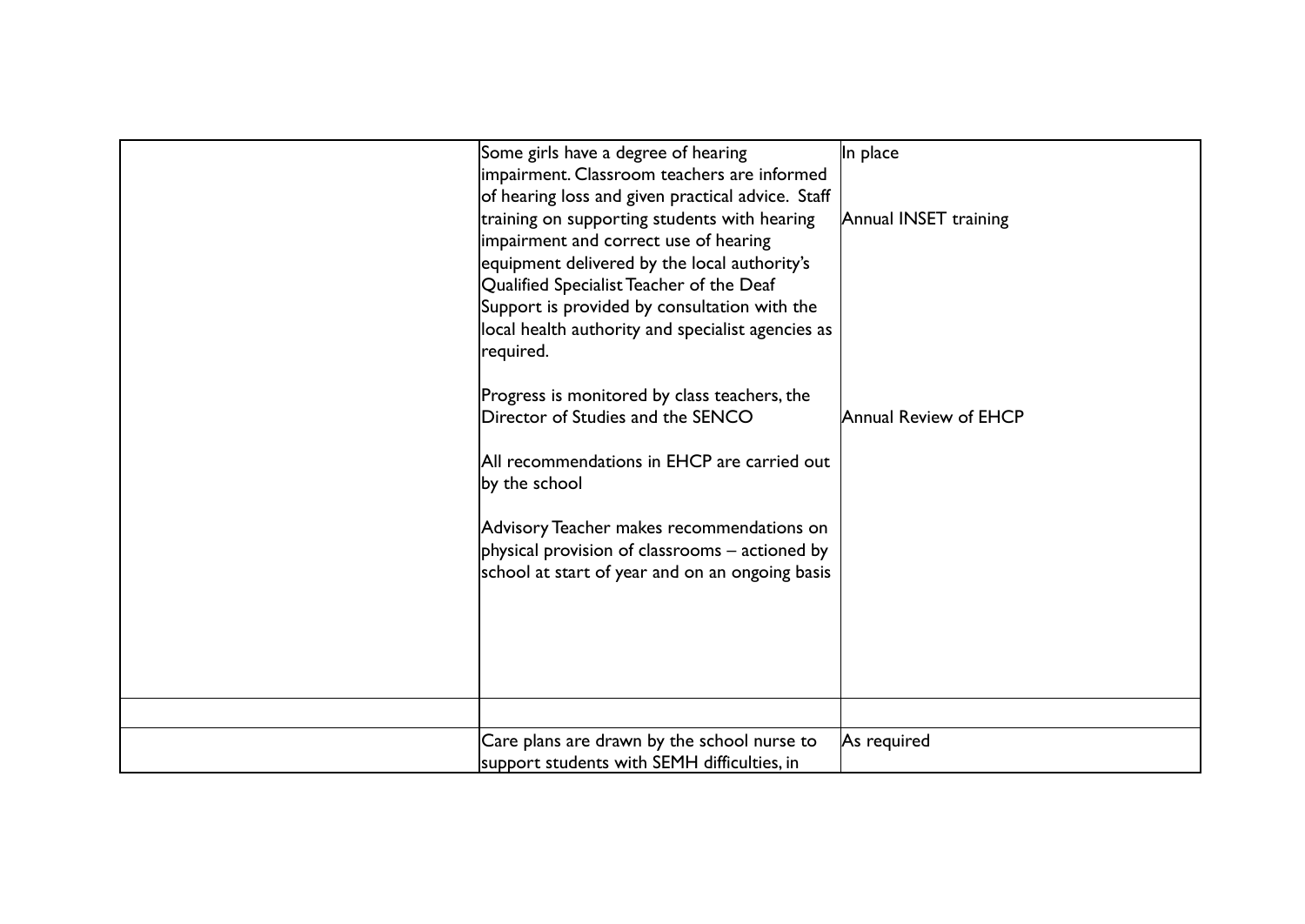|                             | consultation with relevant outside agencies,<br>students and their parents. Care plans are<br>available to staff on schoolbase, the nurse's<br>office and Deputy Head office.                                   |                                           |
|-----------------------------|-----------------------------------------------------------------------------------------------------------------------------------------------------------------------------------------------------------------|-------------------------------------------|
|                             |                                                                                                                                                                                                                 |                                           |
|                             | Purchase desktop magnifier for use in Library<br>or classrooms as required                                                                                                                                      | No deadline set as no current requirement |
|                             |                                                                                                                                                                                                                 |                                           |
| Assessment and Exams        | Special arrangements including additional time, In place<br>computer use, larger print etc                                                                                                                      |                                           |
|                             |                                                                                                                                                                                                                 |                                           |
|                             | Allow girls with specific needs greater access<br>lto toilet/bathroom facilities.                                                                                                                               | In place                                  |
|                             | Allowed to leave without asking in order to<br>lreduce embarrassment                                                                                                                                            |                                           |
|                             |                                                                                                                                                                                                                 |                                           |
| Access to school facilities | See school disability access plans for Senior<br>School and Junior School                                                                                                                                       | In place                                  |
|                             |                                                                                                                                                                                                                 |                                           |
|                             | Special provision for meals for pupils with<br>disabilities or eating disorders:<br>- use of nurses room<br>- staff to assist with carrying if required<br>- buddies provided to provide support and<br>company | In place                                  |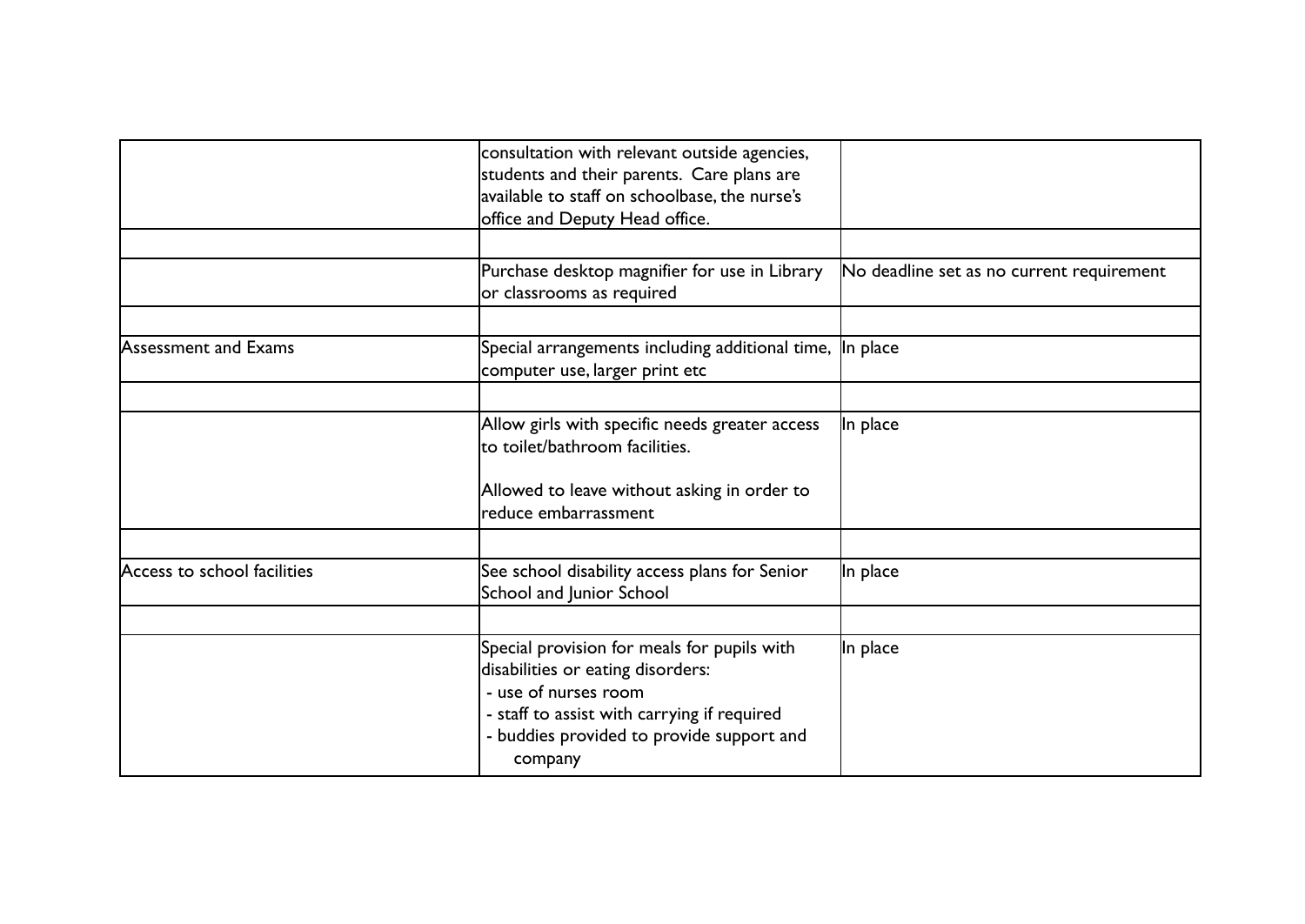|                                      | School takes account of special dietary<br>requirements and allergies in provision of food. have access. Where appropriate meeting take                                                                            | In place – Provide on line such that all staff<br>place with parents to agree any special<br>arrangements required. |
|--------------------------------------|--------------------------------------------------------------------------------------------------------------------------------------------------------------------------------------------------------------------|---------------------------------------------------------------------------------------------------------------------|
| Interaction with peers               | Strong anti-bullying policy with whole<br>community enforcement                                                                                                                                                    | In place                                                                                                            |
|                                      | Channing positive code of behaviour as laid out In place<br>to all staff and pupils. PSHE and assembly to be<br>used to propagate positive messages on<br>respect, sympathy, tolerance and equal<br>opportunities. |                                                                                                                     |
| Discipline, sanctions and exclusions | Decisions taken with regard to individual<br>$ circumstances$ as well as to welfare of school as $ $<br>la whole.                                                                                                  | In place                                                                                                            |
| School policies and procedures       | To be reviewed annually to ensure that they<br>support the school's approach to equal<br>opportunities                                                                                                             | In place                                                                                                            |
|                                      |                                                                                                                                                                                                                    |                                                                                                                     |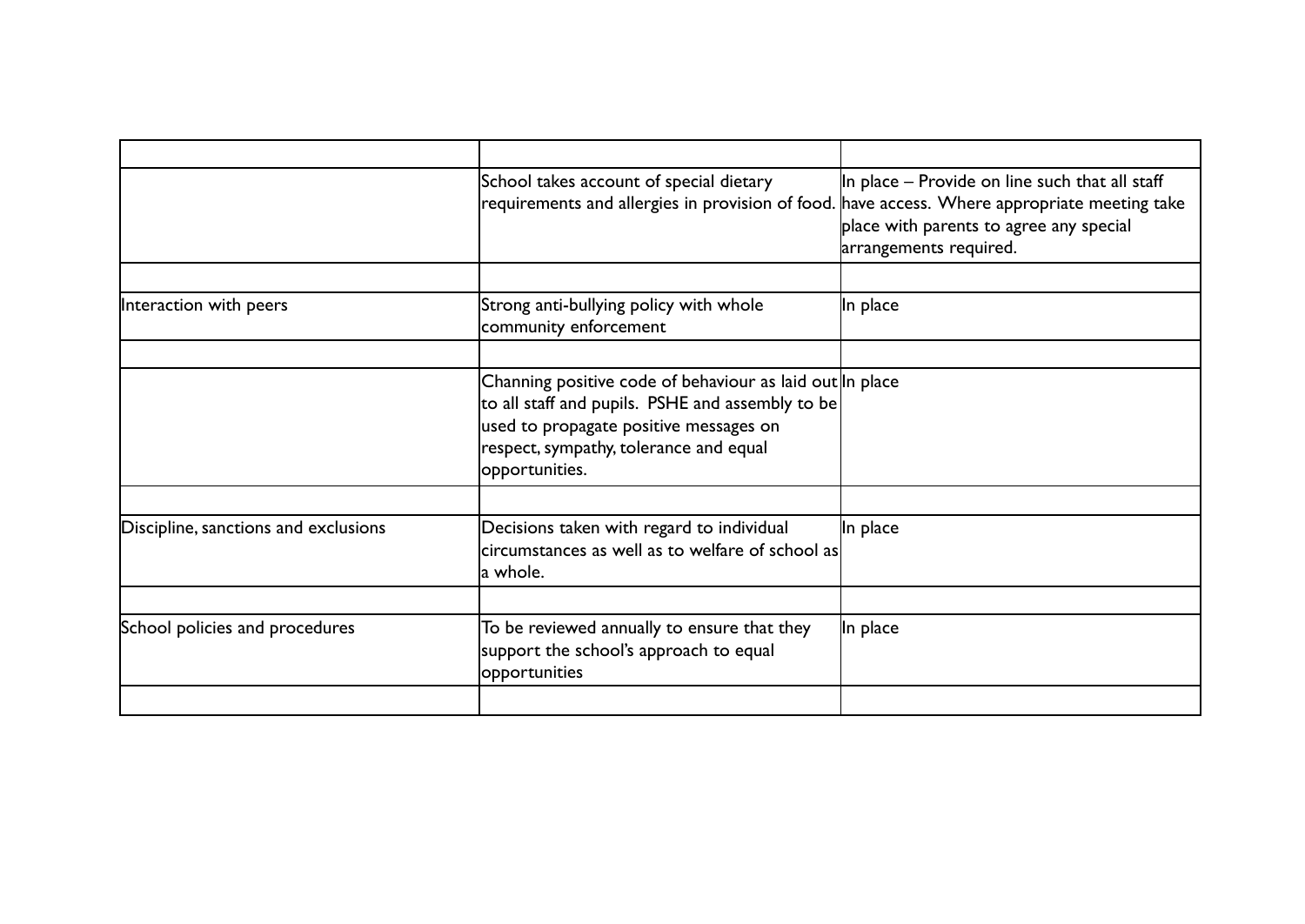| Management of temporary disabilities in school Make teachers and staff aware and advise on | hazards and risks<br>Conduct new risk assessments as required                                                                                                                              | In place |
|--------------------------------------------------------------------------------------------|--------------------------------------------------------------------------------------------------------------------------------------------------------------------------------------------|----------|
|                                                                                            | Room changes are arranged to ensure girls<br>lessons are held in accessible rooms on ground<br>lfloor                                                                                      | In place |
|                                                                                            | Girls allowed to leave lessons early to avoid<br>congestion                                                                                                                                | In place |
|                                                                                            | Other girls are identified to support those girls In place<br>on crutches etc in order to support them<br>around the school and help them stay safe<br>includes helping to carry bags etc. |          |
|                                                                                            | Parents to advise school when medial aids<br>required in school.<br>Room changes arranged as required to<br>maximise access to the curriculum                                              |          |
|                                                                                            | Lunch arrangements are modified                                                                                                                                                            | In place |
|                                                                                            |                                                                                                                                                                                            |          |